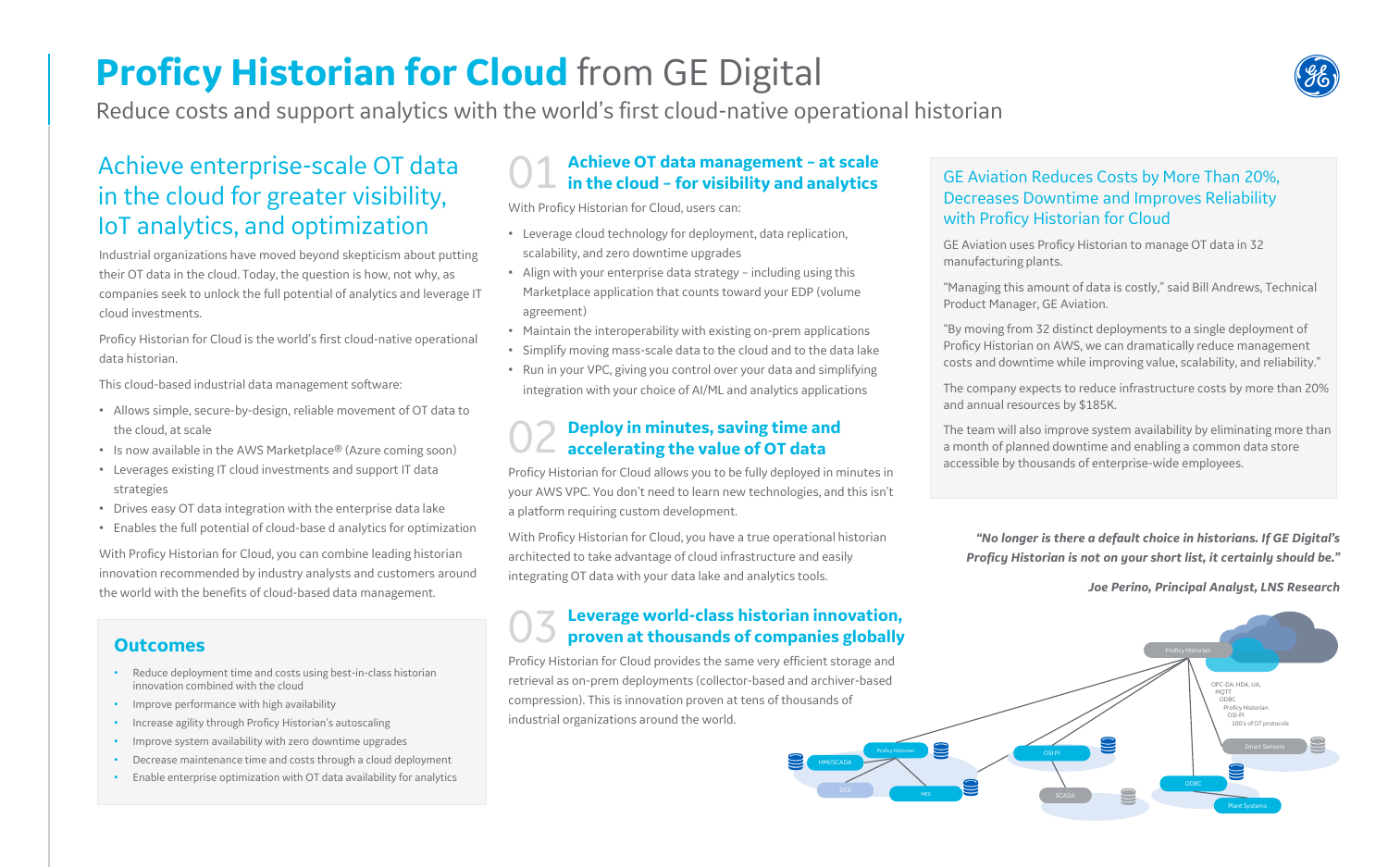# **Proficy Historian for Cloud** from GE Digital

Reduce costs and support analytics with the world's first cloud-native operational historian

### **Features**

- A true operational historian architecture to take advantage of cloud infrastructure
- Provides same APIs as on-prem version, zero integration effort
- Fully deployed in minutes in your AWS VPC (Azure coming soon)
- A Marketplace application that counts toward your EDP (volume agreement)
- Capable of the same efficient storage and retrieval as on-prem deployments
- Collects industrial time-series data at tens of millions of records per minute
- Securely sends OT data to Proficy Historian on AWS directly from IoT sensors, equipment or existing onprem data stores such as Proficy Historian, OSI PI, Proficy's collectors, etc.
- Stores data efficiently on AWS using AFS, enabling data re plication for high availability at low cost
- Ease budget management with simple to predict consumption pricing and fixed fee term license pricing
- Simple export to S3 enables easy value creation from the data using AWS Data Lake, AI/ML and analytics tools

Please consult the **product documentation** for hardware/software requirements.

- Legacy Data Migration from on-prem to cloud
- Encrypted data to the cloud, secure by design
- Deployed and managed through Kubernetes
- Fully accessible with on-prem tools users leverage today (e.g. Excel)
- Autoscaling
- Zero downtime upgrades
- Multi-pod and multi-geographic\* zone data replication
- Hundreds of protocols
- Full integration with the Proficy portfolio

### **Get Started in 5 Minutes**

- Navigate to the [Amazon Marketplace](https://aws.amazon.com/marketplace)
- Search "historian"
- Select which commercial model deployment you want:
	- Term license (BYOL)
	- Consumption Pricing model
- Start the subscription process

Reduce costs and support analytics with cloud-based OT data management – using Proficy Historian for Cloud, the world's first cloud-native operations historian.





[LEARN MORE](https://www.ge.com/digital/applications/proficy-historian-cloud)

### **Common Use Cases**



*Cloud-deployed historian for a plant*

- Gain an operational historian without waiting for a server while reducing IT costs & total cost of ownership
- Secure local data access with long-term ability to get data to the cloud
- Easily migrate legacy data

*Aggregation across the enterprise*

- Manage OT data at several plants, including different data sources per plant
- Achieve enterprise-scale data governance
- Gain ability to view aggregated data across the enterprise to do cross-business analytics and optimization *Heterogeneous OT data at scale (single or multi-site industrial)*
- Manage large volumes of OT data from a variety of sources (SCADA, DCS, historians, IoT, etc.)
- Get the right data into the data lake at high scale
- Gain a complete OT-to-data lake solution